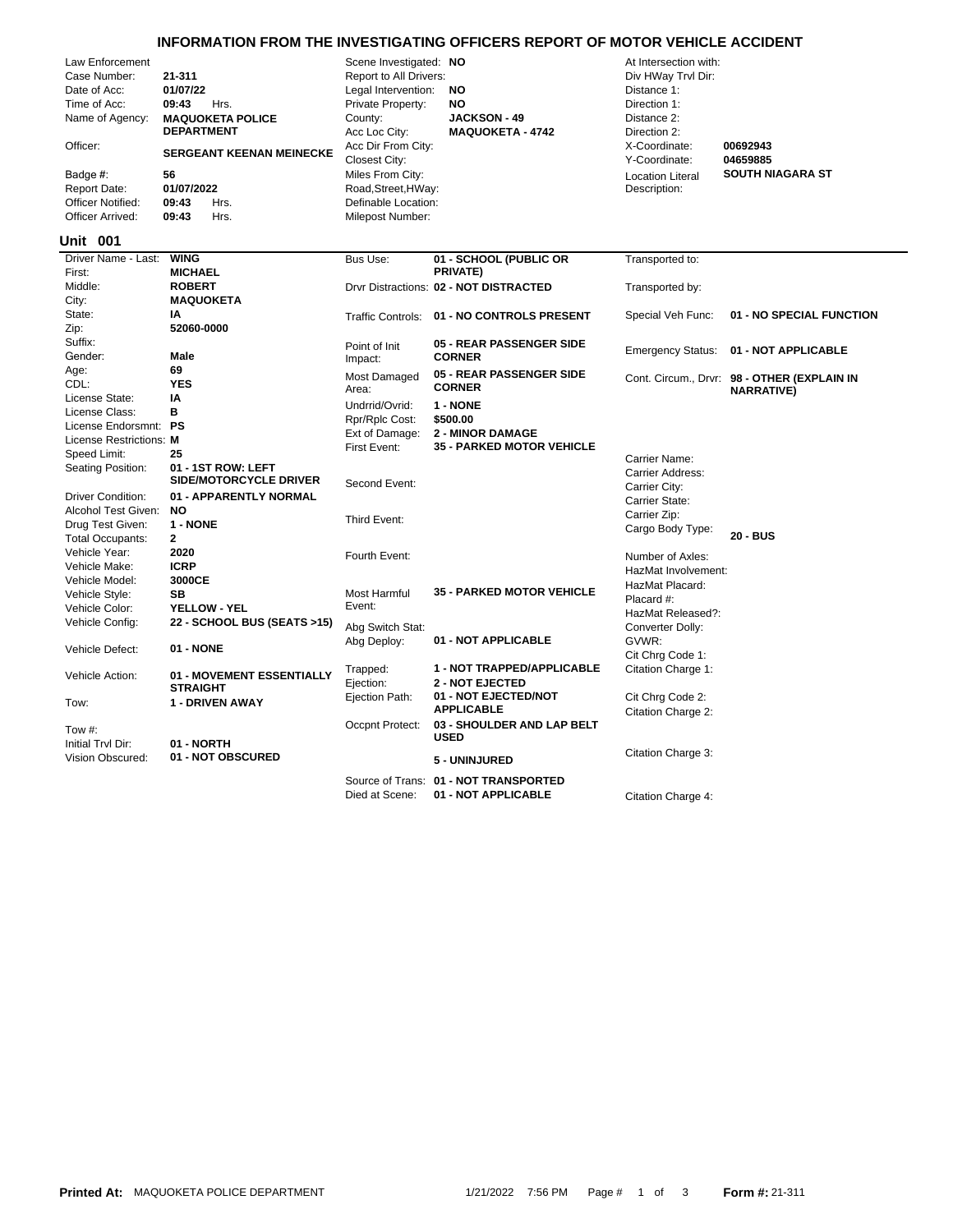| Unit 002                     |                            |                                  |                                                                  |                          |                                              |
|------------------------------|----------------------------|----------------------------------|------------------------------------------------------------------|--------------------------|----------------------------------------------|
| Driver Name - Last:          |                            | Bus Use:                         |                                                                  | Transported to:          |                                              |
| First:                       |                            |                                  |                                                                  |                          |                                              |
| Middle:                      |                            |                                  | Drvr Distractions: 01 - NOT APPLICABLE/NO DRIVER Transported by: |                          |                                              |
| City:                        |                            |                                  |                                                                  |                          |                                              |
| State:                       |                            | <b>Traffic Controls:</b>         | 01 - NO CONTROLS PRESENT                                         | Special Veh Func:        | 01 - NO SPECIAL FUNCTION                     |
| Zip:                         |                            |                                  |                                                                  |                          |                                              |
| Suffix:                      |                            | Point of Init                    | <b>10 - FRONT DRIVER SIDE</b>                                    |                          |                                              |
| Gender:                      |                            | Impact:                          |                                                                  | <b>Emergency Status:</b> | 01 - NOT APPLICABLE                          |
| Age:                         |                            | Most Damaged                     | <b>10 - FRONT DRIVER SIDE</b>                                    |                          |                                              |
| CDL:                         |                            | Area:                            |                                                                  |                          | Cont. Circum., Drvr: 88 - NO IMPROPER ACTION |
| License State:               |                            | Undrrid/Ovrid:                   | 1 - NONE                                                         |                          |                                              |
| License Class:               |                            |                                  | \$1,500.00                                                       |                          |                                              |
| License Endorsmnt:           |                            | Rpr/Rplc Cost:<br>Ext of Damage: | <b>2 - MINOR DAMAGE</b>                                          |                          |                                              |
| <b>License Restrictions:</b> |                            | First Event:                     | <b>35 - PARKED MOTOR VEHICLE</b>                                 |                          |                                              |
| Speed Limit:                 | 25                         |                                  |                                                                  | Carrier Name:            |                                              |
| Seating Position:            |                            |                                  |                                                                  | Carrier Address:         |                                              |
|                              |                            | Second Event:                    |                                                                  | Carrier City:            |                                              |
| <b>Driver Condition:</b>     | 01 - APPARENTLY NORMAL     |                                  |                                                                  | Carrier State:           |                                              |
| Alcohol Test Given:          |                            |                                  |                                                                  | Carrier Zip:             |                                              |
| Drug Test Given:             |                            | Third Event:                     |                                                                  | Cargo Body Type:         |                                              |
| <b>Total Occupants:</b>      | 0                          |                                  |                                                                  |                          | 01 - NOT APPLICABLE                          |
| Vehicle Year:                | 2006                       | Fourth Event:                    |                                                                  | Number of Axles:         |                                              |
| Vehicle Make:                | <b>HYUNDAI - HYUN</b>      |                                  |                                                                  | HazMat Involvement:      |                                              |
| Vehicle Model:               | <b>SON</b>                 |                                  |                                                                  | HazMat Placard:          |                                              |
| Vehicle Style:               | 4D                         | <b>Most Harmful</b>              | <b>35 - PARKED MOTOR VEHICLE</b>                                 | Placard #:               |                                              |
| Vehicle Color:               | <b>GRAY - GRY</b>          | Event:                           |                                                                  | HazMat Released?:        |                                              |
| Vehicle Config:              | 01 - PASSENGER CAR         | Abg Switch Stat:                 |                                                                  | Converter Dolly:         |                                              |
| Vehicle Defect:              |                            | Abg Deploy:                      |                                                                  | GVWR:                    |                                              |
|                              | 01 - NONE                  |                                  |                                                                  | Cit Chrg Code 1:         |                                              |
|                              |                            | Trapped:                         |                                                                  | Citation Charge 1:       |                                              |
| Vehicle Action:              | <b>12 - LEGALLY PARKED</b> | Ejection:                        |                                                                  |                          |                                              |
|                              |                            | Ejection Path:                   |                                                                  | Cit Chrg Code 2:         |                                              |
| Tow:                         | 1 - DRIVEN AWAY            |                                  |                                                                  | Citation Charge 2:       |                                              |
|                              |                            | Occpnt Protect:                  |                                                                  |                          |                                              |
| Tow #:                       |                            |                                  |                                                                  |                          |                                              |
| Initial Trvl Dir:            | 01 - NORTH                 |                                  |                                                                  | Citation Charge 3:       |                                              |
| Vision Obscured:             | 01 - NOT OBSCURED          |                                  |                                                                  |                          |                                              |
|                              |                            | Source of Trans:                 |                                                                  |                          |                                              |
|                              |                            | Died at Scene:                   |                                                                  | Citation Charge 4:       |                                              |
|                              |                            |                                  |                                                                  |                          |                                              |

## **Accident Environment**

| First Harmful Event Loc:   | 01 - ON ROADWAY                | <b>Roadway Characteristics</b>    |                                                       |
|----------------------------|--------------------------------|-----------------------------------|-------------------------------------------------------|
| Manner of Crash/Collision: | 06 - SIDESWIPE, SAME DIRECTION | Environment:                      | 01 - NONE APPARENT                                    |
| <b>Light Conditions:</b>   | <b>1 - DAYLIGHT</b>            | Roadway:                          | 01 - NONE APPARENT                                    |
| <b>Weather Conditions:</b> | 01 - CLEAR                     |                                   |                                                       |
|                            |                                | Type of Road Junc/Feat:           | 01 - NON-JUNCTION/NO SPECIAL FEATURE                  |
| Surface Conditions:        | $01 - DRY$                     |                                   |                                                       |
|                            |                                | FRA No.:<br>Horizontal Alignment: |                                                       |
| Workzone Related:          | NO.                            | <b>Vertical Alignment:</b>        |                                                       |
| Activity:                  |                                |                                   |                                                       |
| Location:                  |                                |                                   | First Harmful Evt of Crash: 35 - PARKED MOTOR VEHICLE |
| Type:                      |                                |                                   |                                                       |
| <b>Workers Present:</b>    |                                |                                   |                                                       |
| Nassativa                  |                                |                                   |                                                       |

## **Narrative**

UNIT 1 STOPPED TO PICK UP A STUDENT AND ATTEMPTED TO PULL OFF OF THE TRAVEL PORTION OF THE ROAD. DUE TO THE CLOSE PARKED VEHICLES, AS UNIT 1<br>TURNED TO PULL BACK OUT INTO THE TRAVEL LANE THE REAR OF THE BUS SWUNG AND HIT TH PARKED AND UNOCCUPIED. NO INJURIES.